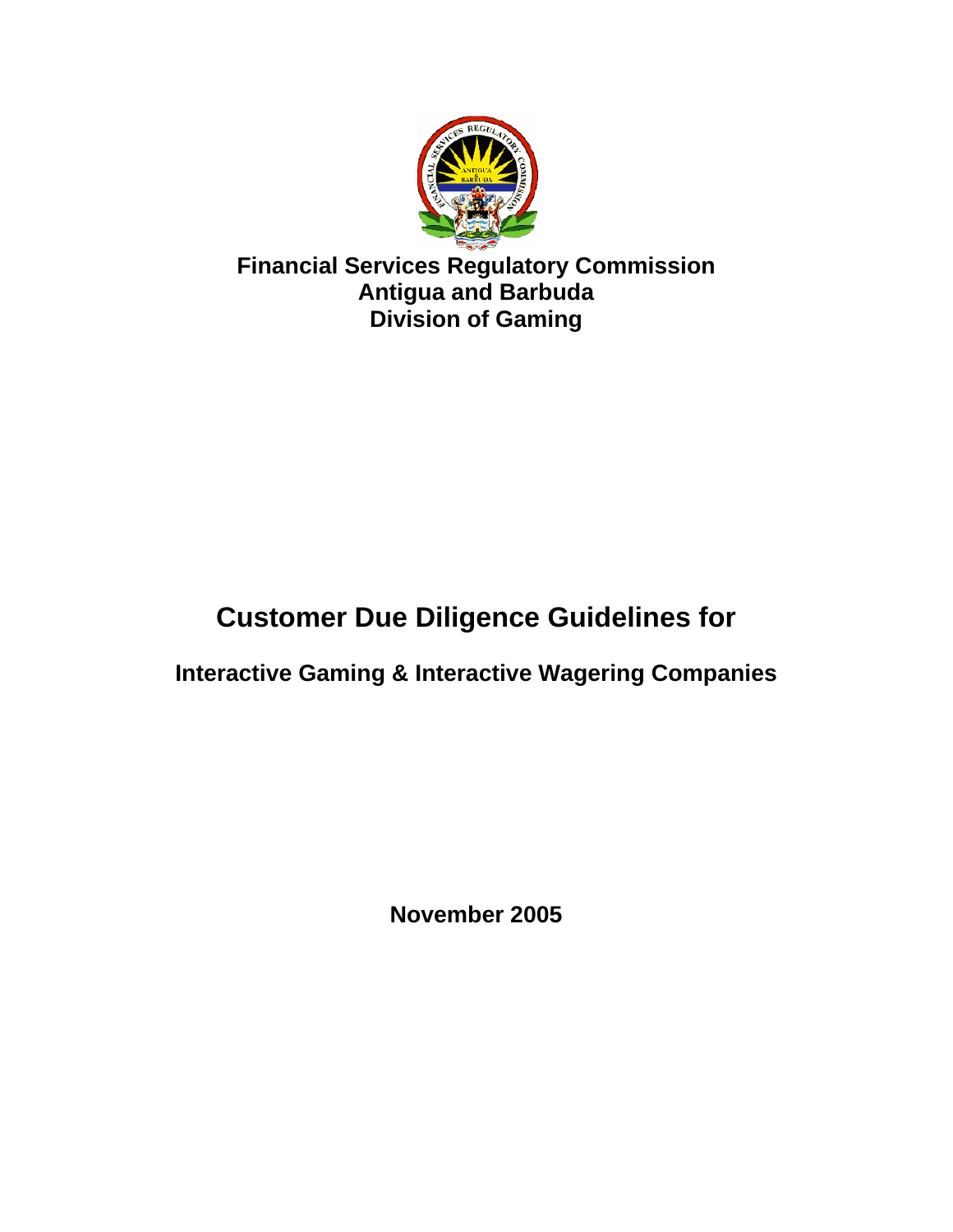#### **Customer Due Diligence for Interactive Gaming & Interactive Wagering Companies**

# **I. Introduction**

1. The risk of money laundering and terrorist financing is increasingly threatening to destroy the integrity of the financial system the world over. All the financial institutions, including those operating under the IBC Act, and the Interactive Gaming & Wagering Regulations are required to scrupulously comply with the requirement of the Money Laundering (Prevention) Act 1996, the Prevention of Terrorism Act, 2001 as well as the regulations and guidelines issued there under by the Office of Money Laundering and Drug Control Policy (ONDCP), which is the administering authority for the two legislations.

2. Over the last few years a number of international standards and best practices have been issued by the international bodies like the Basel Committee on Banking Supervision and Financial Action Task Force. In our view it is necessary for the jurisdiction to incorporate these standards and best practices in order to further enhance the clean image and integrity of the jurisdiction and to mitigate the risk the financial institutions operating in the jurisdiction may face due to possible exposure to the risk of money laundering and terrorist financing. Section 316 (4) of the IBC Act requires the FSRC to take any necessary action that is required to ensure the integrity of the international business corporation sector. Accordingly, these guidelines are being issued for gaming companies licensed to operate under the Interactive Gaming & Interactive Wagering Regulations, 2001, for compliance with immediate effect. Gaming companies are requested to take necessary action and report compliance by January 31, 2006. It is clarified that these instructions are meant to supplement and not supplant the provisions of the Money Laundering (Prevention) Act 1996 or the Prevention of Terrorism Act, 2001 or the regulations and guidelines issued by the ONDCP, which remains the primary agency for the administration of these laws. Therefore, in case of any conflict between the guidelines issued herein and the guidelines issued by the ONDCP, the higher requirement should be observed.

#### **II. Importance of KYC standards for supervisors and Interactive Gaming and Interactive Wagering Corporations (IGIWC)**

3. Adequate due diligence on new and existing customers is a key part of the internal controls in IGIWC to ensure that they do not become subject to reputational, operational, legal and concentration risks, as these can result in significant financial cost.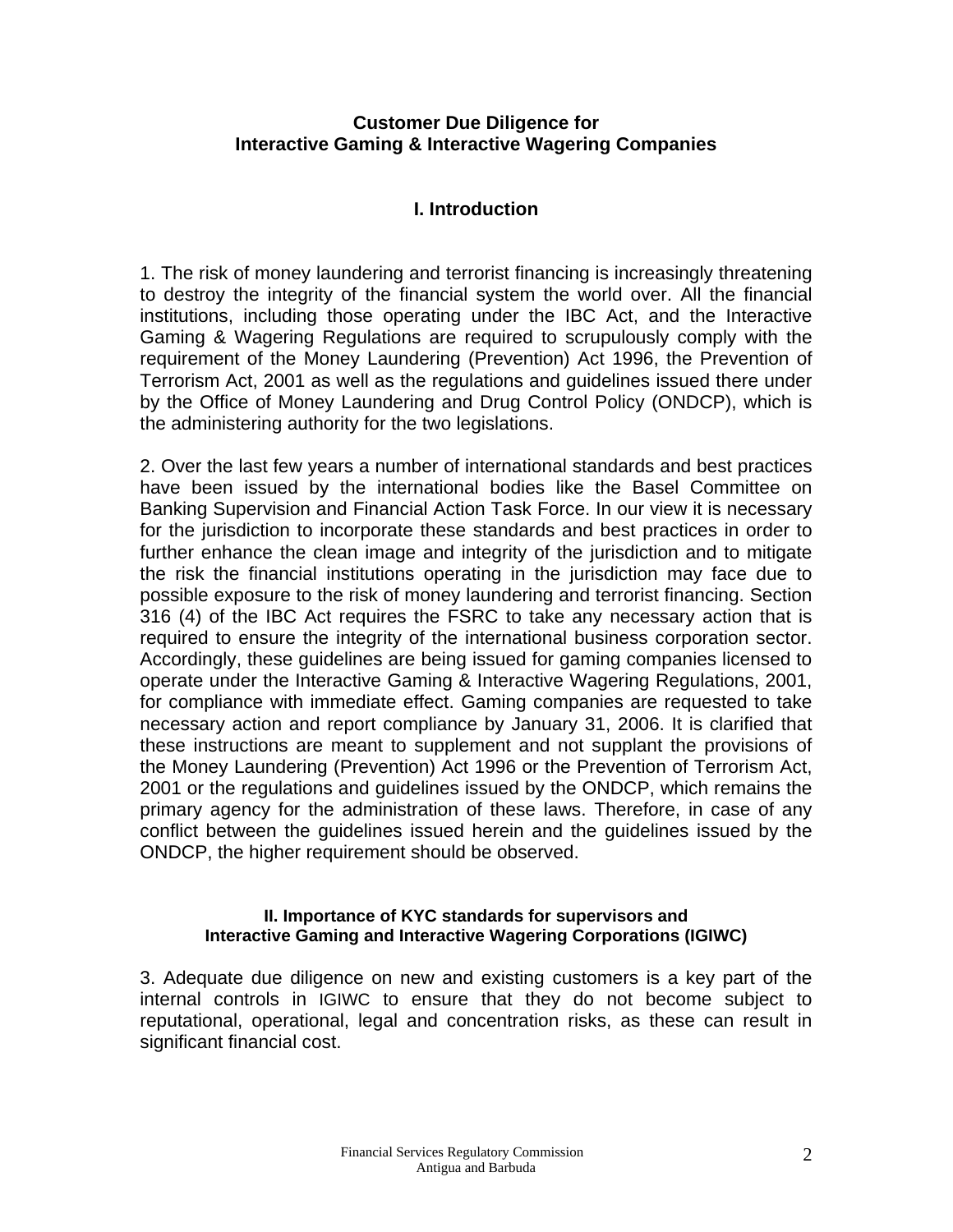4. Sound KYC procedures have particular relevance to the safety and soundness of IGIWC, in that they:

- help to protect IGIWC reputation and the integrity of interactive gaming systems by reducing the likelihood of IGIWC becoming a vehicle for or a victim of financial crime and suffering consequential reputational damage;
- constitute an essential part of sound risk management (e.g. by providing the basis for identifying, limiting and controlling risk exposures in assets and liabilities, including assets under management).

5. The inadequacy or absence of KYC standards can subject IGIWC to serious customer and counterparty risks, especially **reputational, operational, legal and concentration risks**. All these risks are interrelated. However, any one of them can result in significant financial cost to IGIWC (e.g. through the withdrawal of funds by creditors, the termination of payment processors facilities, claims against the IGIWC, investigation costs, asset seizures and freezes, and receivable losses), as well as the need to divert considerable management time and energy to resolving problems that arise.

#### **Reputational risk**

6. It is defined as the potential that adverse publicity regarding an IGIWC business practices and associations, whether accurate or not, will cause a loss of confidence in the integrity of the company. It poses a major threat to IGIWC since the nature of their business requires maintaining the confidence of creditors and the general marketplace. IGIWC are especially vulnerable to this risk because they can easily become a vehicle for or a victim of illegal activities perpetrated by their customers. They need to protect themselves by means of continuous vigilance through an effective KYC programme.

#### **Operational risk**

7. It can be defined as the risk of direct or indirect loss resulting from inadequate or failed internal processes, people and systems or from external events. Most operational risk in the KYC context relates to weaknesses in the implementation of IGIWC programmes, ineffective control procedures and failure to practice due diligence. A public perception that on-line gaming is not able to manage its operational risk effectively which can disrupt or adversely affect the business of the company.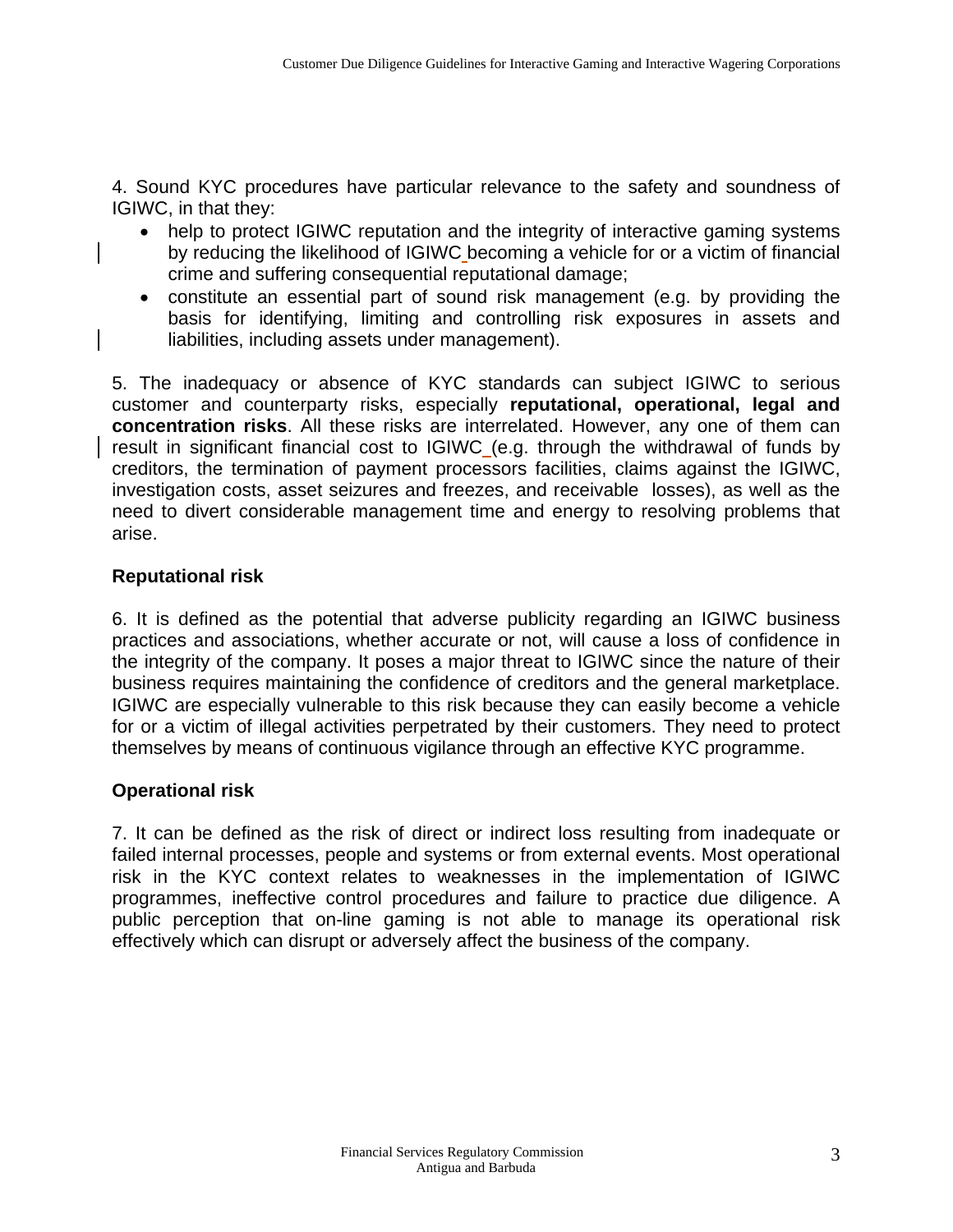# **Legal risk**

8. It is the possibility that lawsuits, adverse judgments or contracts that turn out to be unenforceable can disrupt or adversely affect the operations or condition of a IGIWC. On-line Gaming Companies may become subject to lawsuits resulting from the failure to observe mandatory KYC standards or from the failure to practice due diligence. Consequently, IGIWC can, for example, suffer fines, criminal liabilities and special penalties imposed by the regulatory authority. Indeed, a court case involving a gaming company may have far greater cost implications for its business than just the legal costs. IGIWC will be unable to protect themselves effectively from such legal risks if they do not engage in due diligence in identifying their customers and understanding their customer profile.

# **Concentration risk**

9. The concentration risk applies both to the assets and liabilities side of the balance sheet. Without knowing precisely who the customers are, and their relationship with other customers, it will not be possible for a gaming company to measure its concentration risk.

10. On the liabilities side, concentration risk is closely associated with funding risk, particularly the risk of early and sudden withdrawal of funds by large depositors, with potentially damaging consequences for IGIWC liquidity. Funding risk is more likely to be higher in the case of small IGIWC. Analyzing deposit concentrations requires on-line gaming companies to understand the characteristics of their customers, including not only their identities but also the extent to which their actions may be linked with those of other customers. It is essential that liabilities managers in gaming companies not only know but maintain a close relationship with large depositors, or they will run the risk of losing their funds at critical times.

#### **III. Essential elements of KYC standards**

12. All IGIWC should have in place adequate policies, practices and procedures that promote high ethical and professional standards and prevent the on-line gaming company from being used, intentionally or unintentionally, by criminal elements. KYC should be a core feature of IWIGC risk management and control procedures, and be complemented by regular compliance reviews and internal audit.

13. Certain key elements should be included by on-line gaming companies in the design of KYC programmes. Such essential elements should start from the company's risk management and control procedures and should include:

- (1) customer acceptance policy,
- (2) customer identification,
- (3) on-going monitoring of high risk accounts and
- (4) risk management.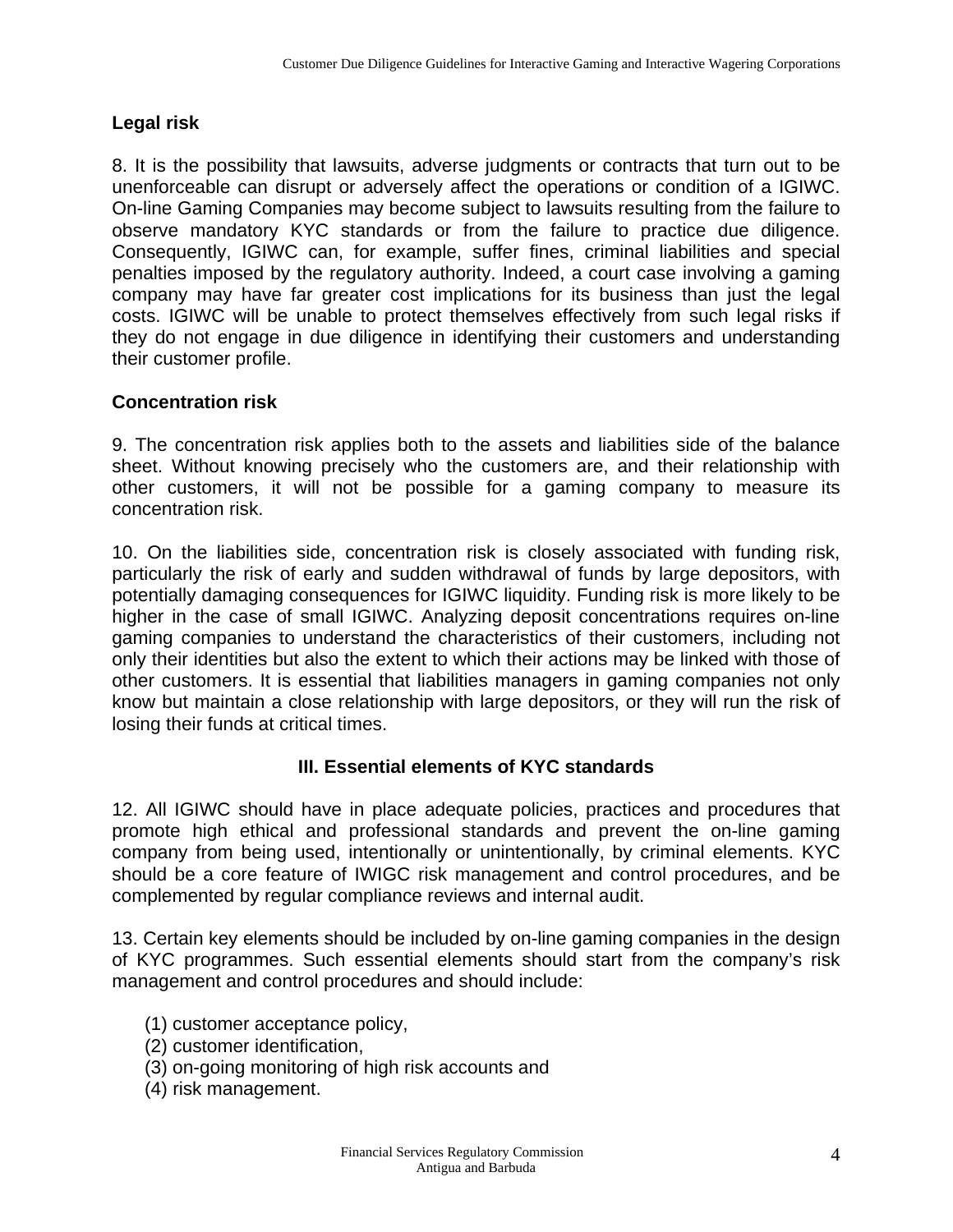IGIWC should not only establish the identity of their customers, but should also monitor account activity to determine those transactions that do not conform with the normal or expected transactions for that customer or type of account. The intensity of KYC programmes beyond these essential elements should be tailored to the degree of risk.

# **1. Customer acceptance policy**

14. IGIWC should develop clear customer acceptance policies and procedures, including a description of the types of customer that are likely to pose a higher than average risk to a company. In preparing such policies, factors such as customers' background, country of origin, public or high profile position, or other risk indicators should be considered.

# **Graduated Customer acceptance policy**

15. IGIWC should develop graduated customer acceptance policies and procedures that require more extensive due diligence for higher risk customers. For example, extensive due diligence would be essential for an individual with a high net worth whose source of funds is unclear. Decisions to enter into business relationships with higher risk customers, should be taken exclusively at senior management level.

# **2. Customer identification**

17. Customer identification is an essential element of KYC standards. A customer includes:

• the person that is registered as the player to maintain an account with the on-line gaming company

18. IGIWC should establish a systematic procedure for identifying new customers and should not establish a relationship until the identity of a new customer is satisfactorily verified.

19. Gaming companies should document and enforce policies for identification of customers and those acting on their behalf. The best documents for verifying the identity of customers are those most difficult to obtain illicitly and to counterfeit. In no case should a company short-circuit identity procedures just because the new customer is unable to present required documentation.

20. The customer identification process applies at the outset of the relationship. To ensure that records remain up-to-date and relevant, there is a need for IGIWC to undertake regular reviews of existing records. An appropriate time to do so is when a transaction of significance takes place, when customer documentation standards change substantially, or when there is a material change and/or unusual activity in the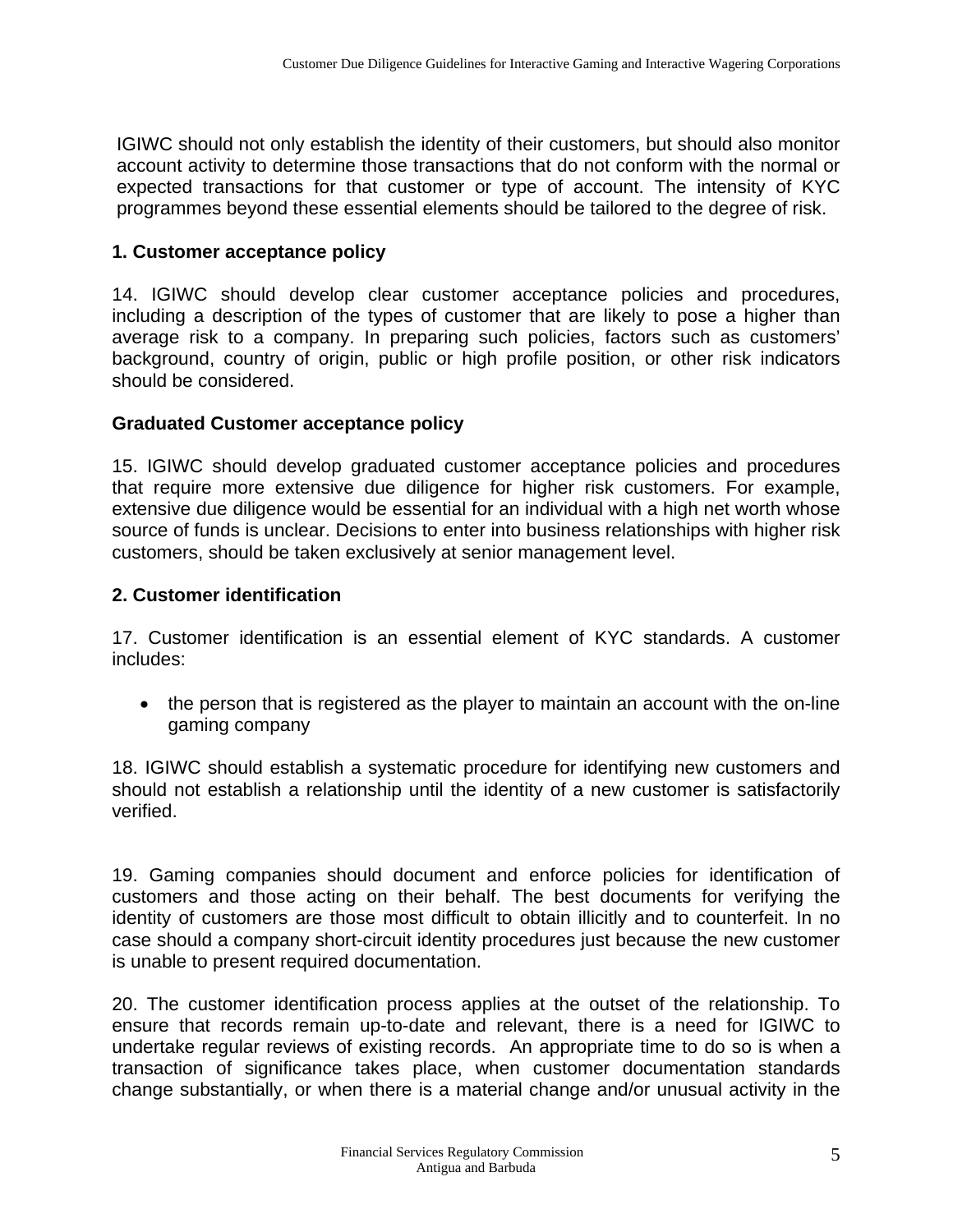way that the account is operated. However, if a company becomes aware at any time that it lacks sufficient information about an existing customer, it should take steps to ensure that all relevant information is obtained as quickly as possible.

#### **General identification requirements**

23. IGIWC need to obtain all information necessary to establish to their full satisfaction the identity of each new customer

24. When an account has been opened, but problems of verification arise in the customer relationship which cannot be resolved, the on-line gaming company should close the account and return the monies to the source from which they were received.

#### **Enhanced due diligence for transferred accounts**

25. While the transfer of an opening balance from another on-line gaming account in the customer's name to another on-line gaming company subject to the same KYC standard may provide some comfort, IGIWC should nevertheless consider the possibility that the previous account manager may have asked for the account to be removed because of a concern about dubious activities. If a on-line gaming company has any reason to believe that an applicant is being refused gaming facilities by another IGIWC, it should apply enhanced diligence procedures to the customer.

26. IGIWC should never agree to open an account or conduct ongoing business with a customer who insists on anonymity or who gives a fictitious name. Introduced business

30. Relying on due diligence conducted by an introducer, however reputable, does not in any way remove the ultimate responsibility of the IGIWC to know its customers and their business. In particular, IGIWC should not rely on introducers that are subject to weaker standards than those governing the company's own KYC procedures or that is unwilling to share copies of due diligence documentation.

31. The on-line gaming companies that use introducers should carefully assess whether the introducers are "fit and proper" and are exercising the necessary due diligence in accordance with the standards set out herein. The ultimate responsibility for knowing customers always lies with the company. IGIWC should use the following criteria to determine whether an introducer can be relied upon:

- it must comply with the minimum customer due diligence practices identified herein;
- the customer due diligence procedures of the introducer should be as rigorous as those which the gaming company would have conducted itself for the customer;
- the on-line gaming company must satisfy itself as to the reliability of the systems put in place by the introducer to verify the identity of the customer;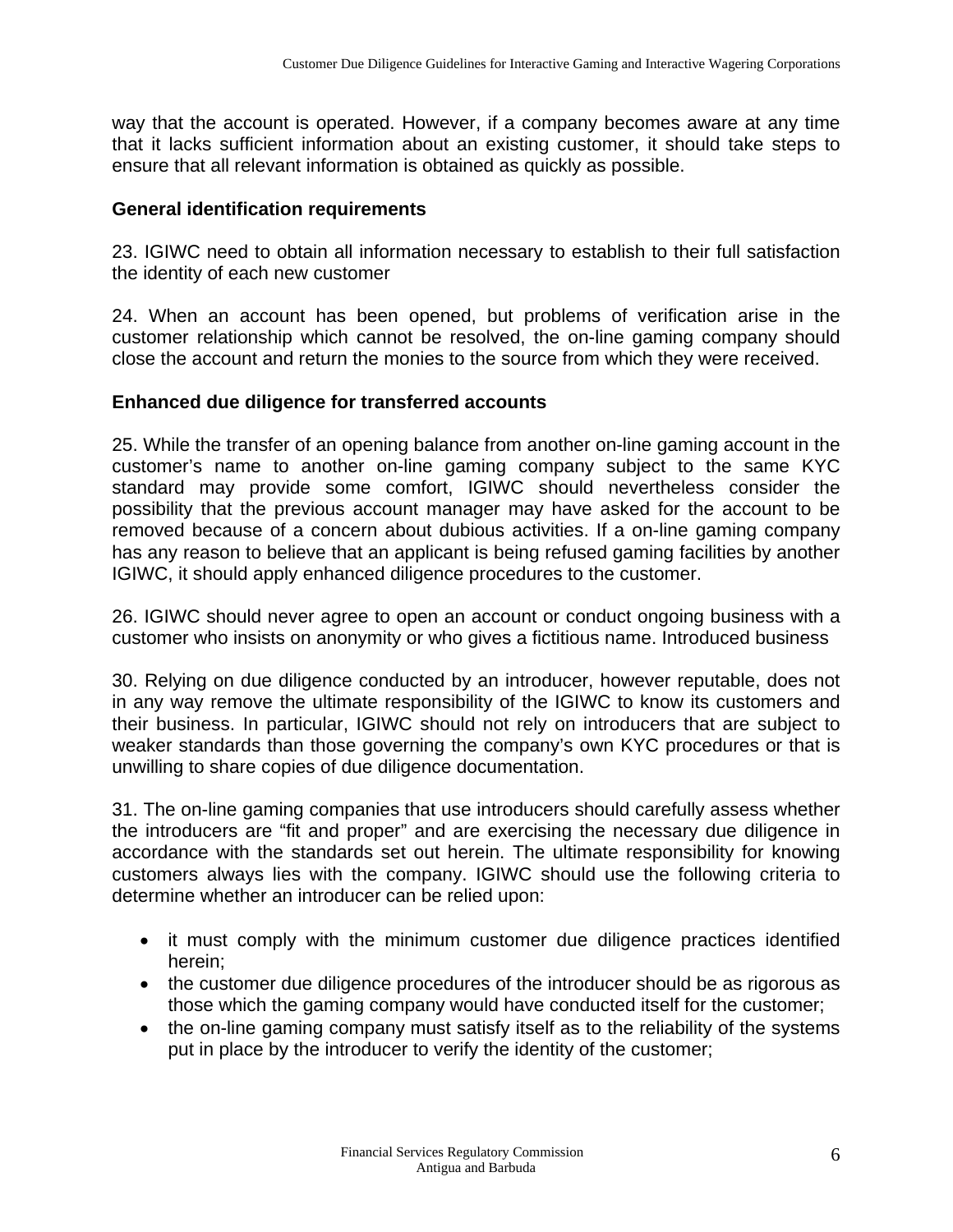- the on-line gaming company must reach agreement with the introducer that it will be permitted to verify the due diligence undertaken by the introducer at any stage; and
- all relevant identification data and other documentation pertaining to the customer's identity should be immediately submitted by the introducer to the online gaming company, who must carefully review the documentation provided. Such information must be available for review by the Commission, ONDCP or any other competent authority.

In addition, IGIWC should conduct periodic reviews to ensure that an introducer continues to conform to the criteria set out above.

# **Non-face-to-face customers**

39. A typical example of a non-face-to-face customer is one who wishes to conduct gaming via the Internet or similar technology. As a basic policy IGIWC should proactively assess various risks posed by emerging technologies and design customer identification procedures with due regard to such risks.

40. In accepting business from non-face-to-face customers IGIWC should take specific and adequate measures to mitigate the higher risk. Examples of measures to mitigate risk include: certification of documents presented; requisition of additional documents to complement those which are required for face-to-face customers; independent contact with the customer by the bank (*ISSUING BANK OF CREDIT CARD);* third party introduction, e.g. by an introducer subject to the criteria mentioned in paragraph 31; or requiring the first payment to be carried out through an account in the customer's name with another bank subject to similar customer due diligence standards.

# **Alternative Payment Processing**

41. Alternative Payment Processing is the provision of on-line payment services by an e-payment company to an IGIWC. If IGIWC fail to apply due diligence to their merchant accounts, they expose themselves to the range of risks identified earlier, and may find themselves holding and/or transmitting money linked to corruption, fraud or other illegal activity.

42. IGIWC should gather sufficient information about their alternative payment providers to understand fully the nature of their business. Factors to consider include: information about the company's management, major business activities, where they are located and its money-laundering prevention and detection efforts; and the condition of the regulation and supervision in the company's country.

43. IGIWC should only establish merchant relationships with e-payment providers that are effectively supervised by the relevant authorities. For their part, e-payment providers should have effective customer acceptance and KYC policies.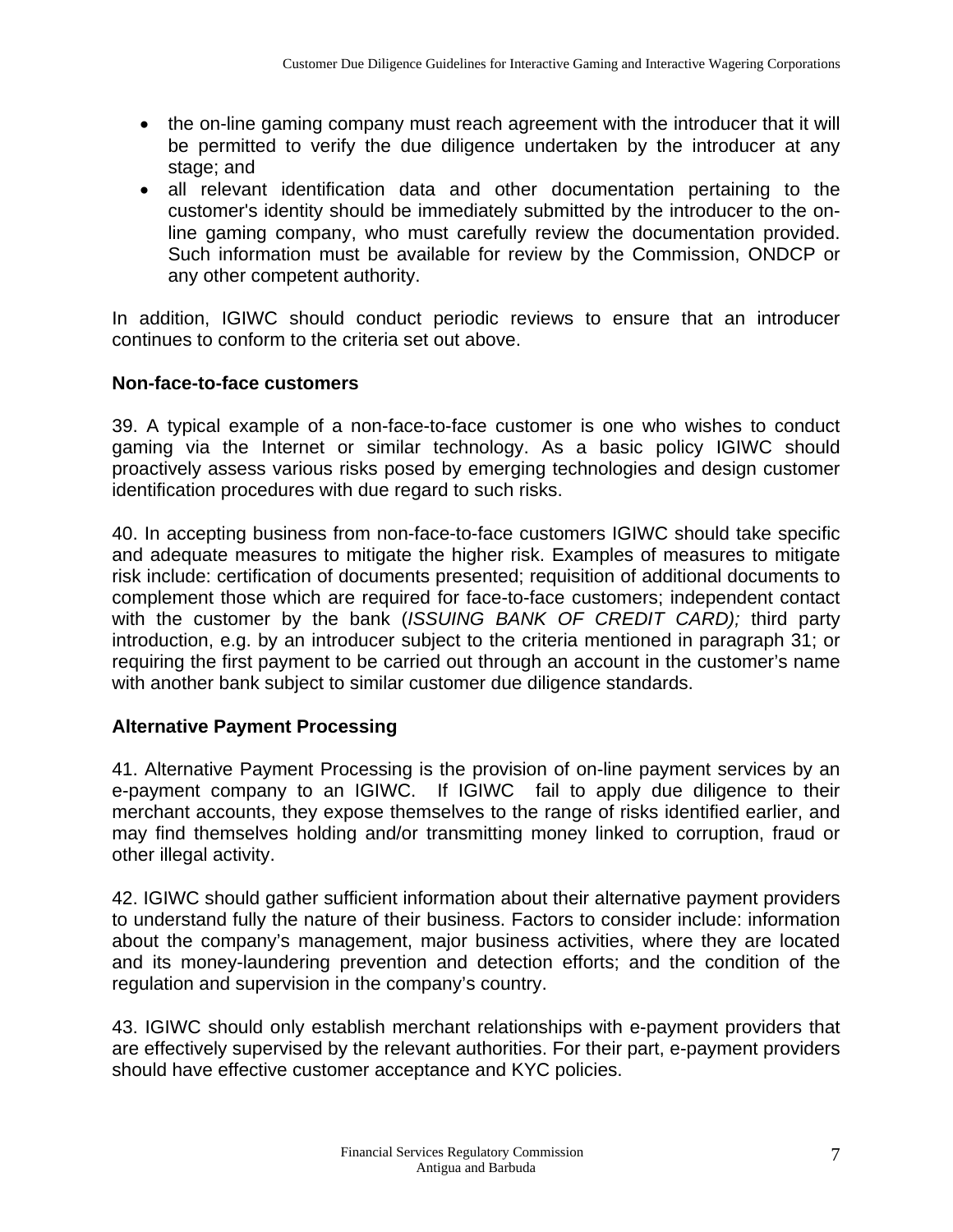# **3. On-going monitoring of accounts and transactions**

46. On-going monitoring is an essential aspect of effective KYC procedures. IGIWC can only effectively control and reduce their risk if they have an understanding of normal and reasonable account activity of their customers so that they have a means of identifying transactions which fall outside the regular pattern of an account's activity. Without such knowledge, they are likely to fail in their duty to report suspicious transactions to the appropriate authorities in cases where they are required to do so.

47. The extent of the monitoring needs to be risk-sensitive. For all accounts, IGIWC should have systems in place to detect unusual or suspicious patterns of activity. This can be done by establishing limits for a particular class or category of accounts. Particular attention should be paid to transactions that exceed these limits. Certain types of transactions should alert IGIWC to the possibility that the customer is conducting unusual or suspicious activities. They may include transactions that do not appear to make economic sense, or that involve large amounts of deposits that are not consistent with the normal and expected transactions of the customer. Very high account turnover, inconsistent with the size of the balance, may indicate that funds are being "washed" through the account. Examples of suspicious activities can be found in the Guidelines issued by the ONDCP.

#### **Higher risk accounts**

48. There should be intensified monitoring for higher risk accounts. Every IGIWC should set key indicators for such accounts, taking note of the background of the customer, such as the country of origin and source of funds, the type of transactions involved, and other risk factors.

49. For higher risk accounts IGIWC should ensure that they have adequate management information systems to identify, analyze and effectively monitor higher risk customer accounts. Senior management should know the personal circumstances of the company's high risk customers and be alert to sources of third party information. Significant transactions by these customers should be approved by a senior manager. IGIWC should develop clear policy and internal guidelines, procedures and controls and remain especially vigilant regarding as it relates to such accounts.

#### **4. Risk management**

#### **Policies and procedures**

50. The board of directors and compliance officers of the IGIWC should be fully committed to an effective KYC programme by establishing appropriate procedures and ensuring their effectiveness. Explicit responsibility should be allocated within the IGIWC for ensuring that the company's policies and procedures are managed effectively and are, at a minimum, in accordance with the laws and regulations of Antigua and Barbuda.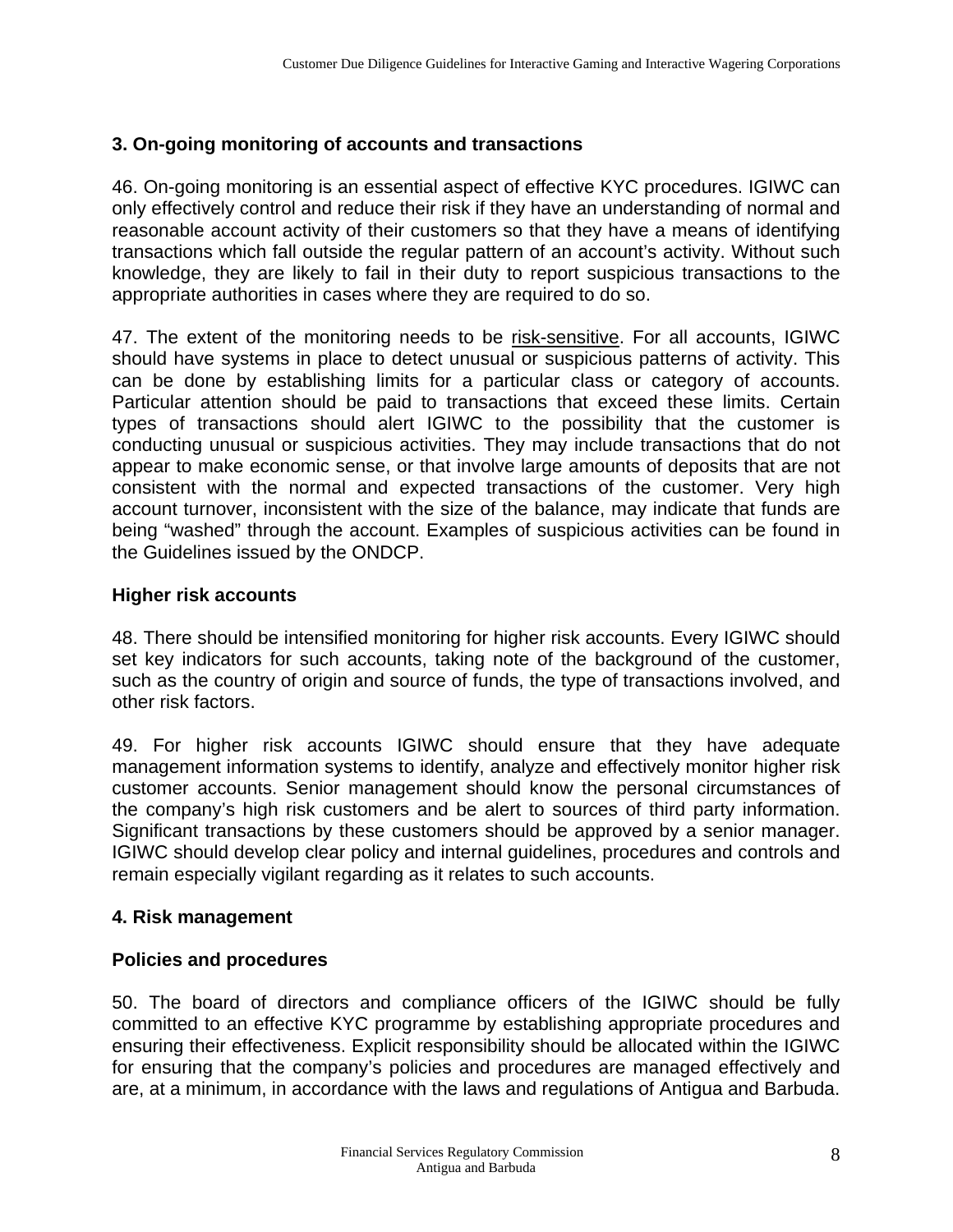The channels for reporting suspicious transactions should be clearly specified in writing, and communicated to all personnel.

#### **Internal audit and compliance**

51. IGIWC internal audit and compliance functions have important responsibilities in evaluating and ensuring adherence to KYC policies and procedures. As a general rule, the compliance function should provide an independent evaluation of the company's own policies and procedures, including legal and regulatory requirements. Its responsibilities should include ongoing monitoring of staff performance through sample testing of compliance and review of exception reports to alert senior management or the Board of Directors if it believes management is failing to address KYC procedures in a responsible manner.

52. Internal audit plays an important role in independently evaluating the risk management and controls, discharging its responsibility to the Audit Committee of the Board of Directors or a similar oversight body through periodic evaluations of the effectiveness of compliance with KYC policies and procedures, including related staff training. Management should ensure that audit functions are staffed adequately with individuals who are well versed in such policies and procedures. In addition, internal auditors should be proactive in following-up their findings and criticisms.

#### **Know your employees**

53. The integrity of a financial institution is heavily dependent on the integrity of its employees, as it is the employees who are responsible for implementing its policies and programmes. The licensed institutions should put in place adequate screening procedures to ensure high standards when hiring employees.

#### **Employees training**

54. All IGIWC must have an ongoing employee-training programme so that company's staff is adequately trained in KYC procedures. Training requirements should have a different focus for new staff, front-line staff, compliance staff or staff dealing with new customers. New staff should be educated in the importance of KYC policies and the basic requirements at the company. Front-line staff members who deal directly with the customer should be trained to verify the identity of new customers, to exercise due diligence in handling accounts of existing customers on an ongoing basis and to detect patterns of suspicious activity. Regular refresher training should be provided to ensure that staff are reminded of their responsibilities and are kept informed of new developments. It is crucial that all relevant staff fully understand the need for and implement KYC policies consistently. A culture within the company that promotes such understanding is the key to successful implementation.